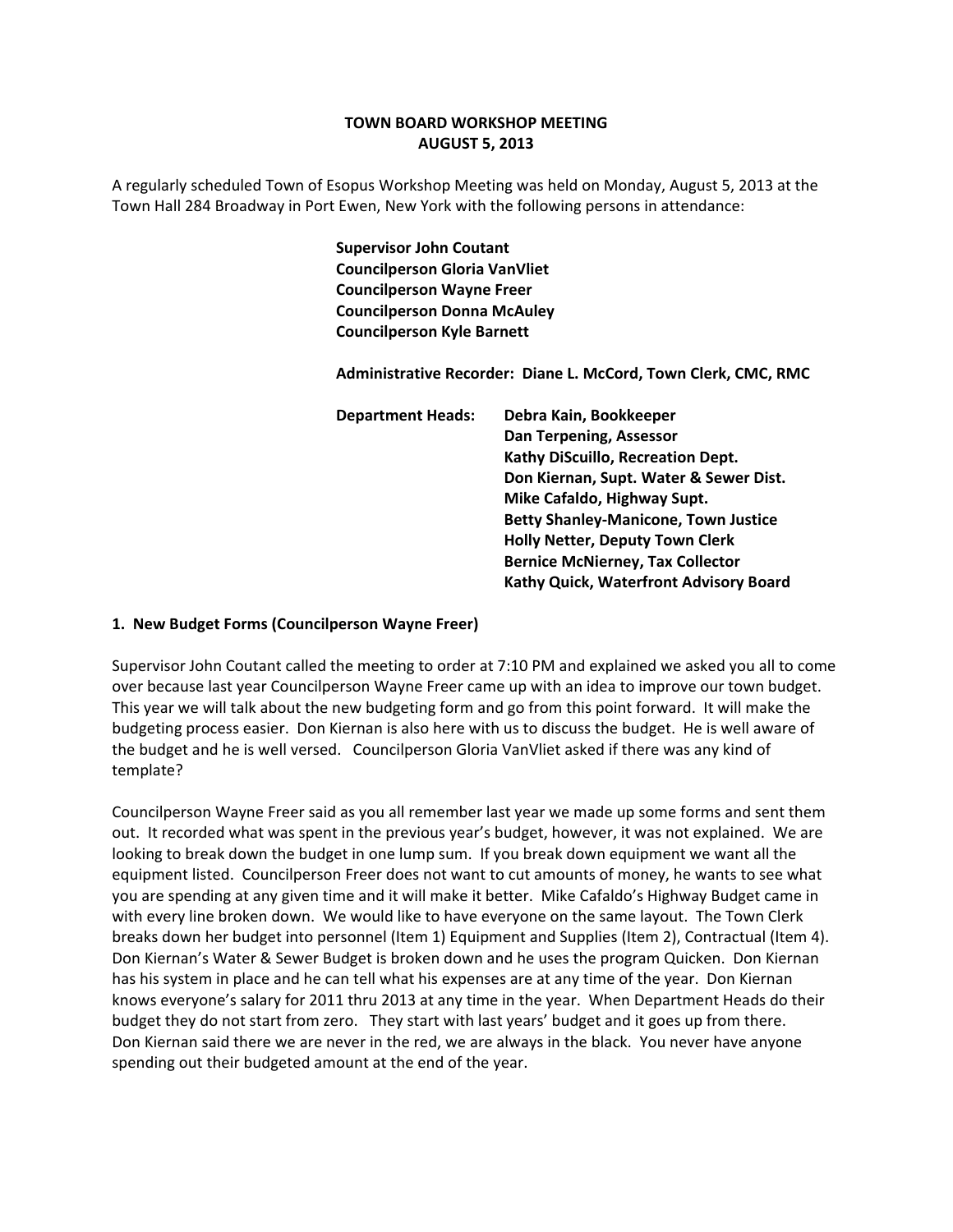Kathy DiScuillo from the Recreation Dept. asked how much is spent each month. Don Kiernan said he could give that information. Councilperson Freer said you should know what we spent last year. The Christmas Parade is an example, we do not know how much we have to spend? You should know what you have to spend in and what is left. Councilperson Freer said this budget procedure will be harder in the beginning but it will be better in the long run. What do you think would be the easiest way of doing this …..what kind of format? Don Kiernan asked when it hits the budget, how many lines will I have? Every department will have as many lines as they need and each department will place on their vouchers the item number and category the money is to be taken from. This will be their responsibility. Debra Kain said there is always money left over at the end of the year. No one spends their entire budget. The Town of Esopus for the last two years has had \$500,000 left unspent.

Kathy DiScuillo asked if she had to know how many paper towels she needs? The paper towels come out of the Recreation Budget. She asked about the tire swing? That amount came out of the Capital Fund for recreation. Councilperson Freer said basically you are looking at whatever you need to buy. Bats and balls and crafts come out of your equipment line. You could split up a voucher into four or five different lines as to whether or not it is equipment or contractual.

Holly Netter said the Town Clerk's Office orders all the supplies. Debra Kain said these supplies come out of 1620 (buildings) budget and depending on who the supplies are for it is broken down. Wednesday is our purchase order day and on the purchase order must have the account the order is coming out of. Councilperson Freer asked when you buy something where do you decide to go to purchase the item? Kathy DiScuillo answered it depends on when I need it. It was recommended she go to the Office of General Services" thru NYS for the lowest bids.

Supervisor Coutant said one thing that happens every year is Karen Mains from the Highway Dept. orders all her supplies in December for the following year. It costs less than \$900. The Supervisor commended the Department Heads with always staying under their budgets and doing a "fantastic" job. He is hoping we can just get a little smarter with the dollars and cents. One thing we want to look at is to try and get more money to do other things like raises to better the entire town situation. We would like to come up with some savings. Councilperson Freer said when that happens it will allow you to look into the future. You can plan here is what I want to spend this year and here is what I would like to spend next year.

Kathy DiScuillo is most concerned with the minimum wage and when the raise in the wage will be initiated and how that will affect her budget. Councilperson Wayne Freer is concerned with the fuel costs. You can plug in the amount you know to start. We do not want the budget to be a "guestimate". If you need a new computer you need to include the cost of installation. Ask Kevin Rentfrow if you are unsure of that cost.

Councilperson Freer will set down and put all the figures together and you can start filling out what you want to include in your budget. Each department has a Town Board liaison and the two of you can work this out. Don Kiernan will include the benefits, health insurance and Workman's Compensation.

Elizabeth Shanley‐Manicone, Town Justice, said she has saved tons of money through the Office of Court Administration.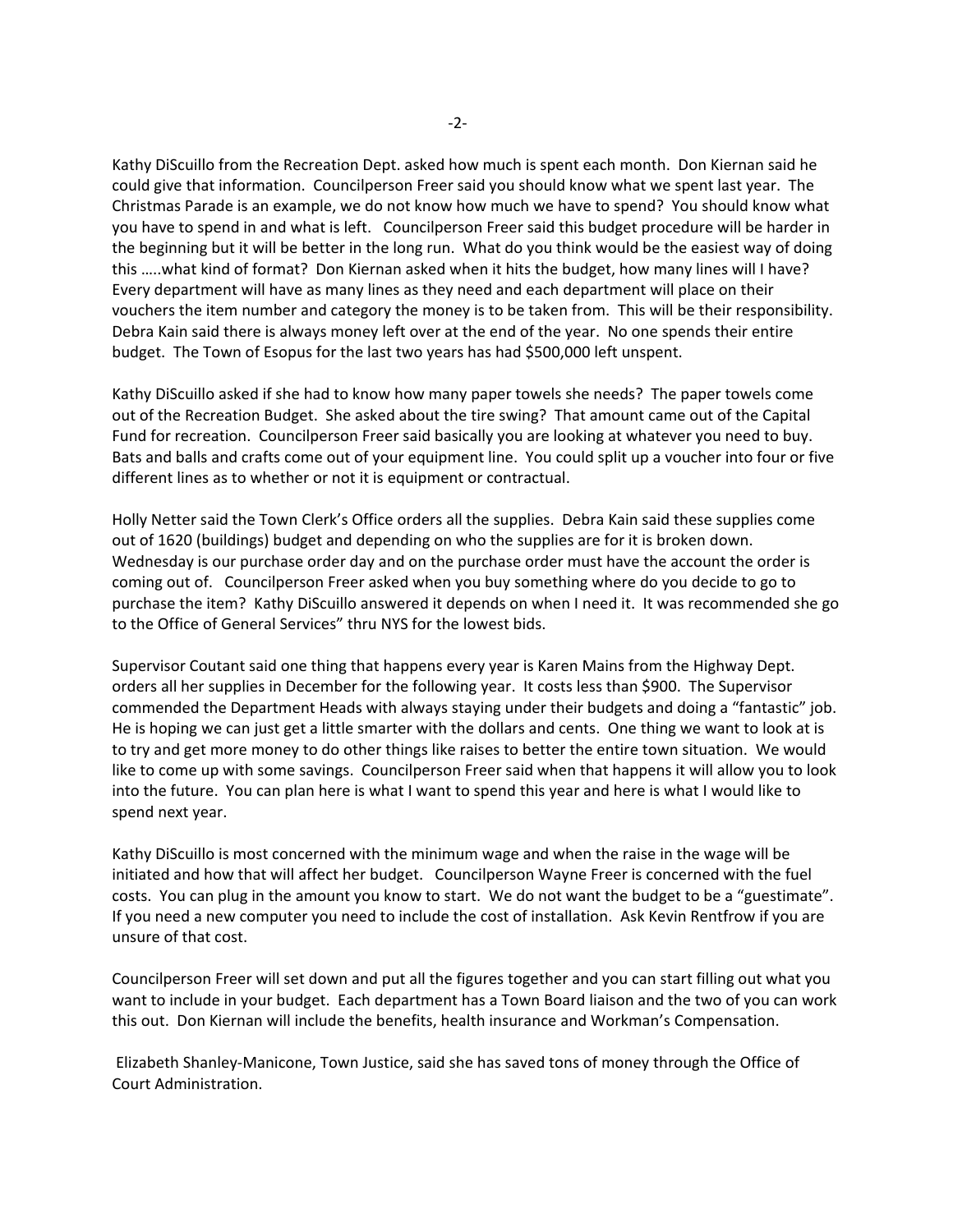Councilperson Donna McAuley is looking forward to sitting down with Harris Products representatives. Councilperson Wayne Freer said there is so much in Harris that we are not using. The training will help. Don Kiernan needs to access the Water and Sewer Program from the water plant in order to ask questions for customers when he is at the plant.

### **Varied Items Discussed**:

Safeco charges \$90 to come in to scan our cameras in the parking lot. They told us two cameras are not working.

No air‐conditioning in the Tax Office. The cost to fix the problem is \$4,400. Tek‐on will do the repair. The Town Hall is no longer dealing with a leaking roof. The repair has been made.

This portion of the meeting ended at 8 PM.

The regular Workshop Meeting began at 8 PM.

### **Public Comment: None**

Supervisor John Coutant called the meeting to order.

### **2. Executive Session – Assessor Interviews**

**A Motion to enter into Executive Session to Interview two candidates Joanna Mignone and Lorrie Morse for the position of Assessor was made by Councilperson Kyle Barnett and seconded by Councilperson Donna McAuley at 8:01 PM. All Town Board Members voted in favor. Motion Carried.**

**A Motion to adjourn from Executive Session at 8:50 PM was made by Councilperson Wayne Freer and seconded by Councilperson Kyle Barnett. All Town Board Members voted in favor. Motion Carried.**

### **3. Riverview Tax Certiorari**

The Supervisor explained we had been served with a Notice of Petition from Riverview residents. Our Attorney Paul Kellar cannot represent us because several of the people sueing are existing clients and he believes any other attorneys in our area would also know many of the clients. Paul Kellar has recommended we contact David Murphy of Hacker & Murphy in Latham to represent us.

Councilperson Gloria VanVliet commented there are many Riverview Condos for sale. Councilperson Kyle Barnett said he was contacted by Riverview to represent them, however, he explained as a Councilperson he would have to decline.

The Supervisor was asked to contact David Murphy, Esq. and find out his hourly rate, however, Councilperson Barnett new the counselor and he said he would call.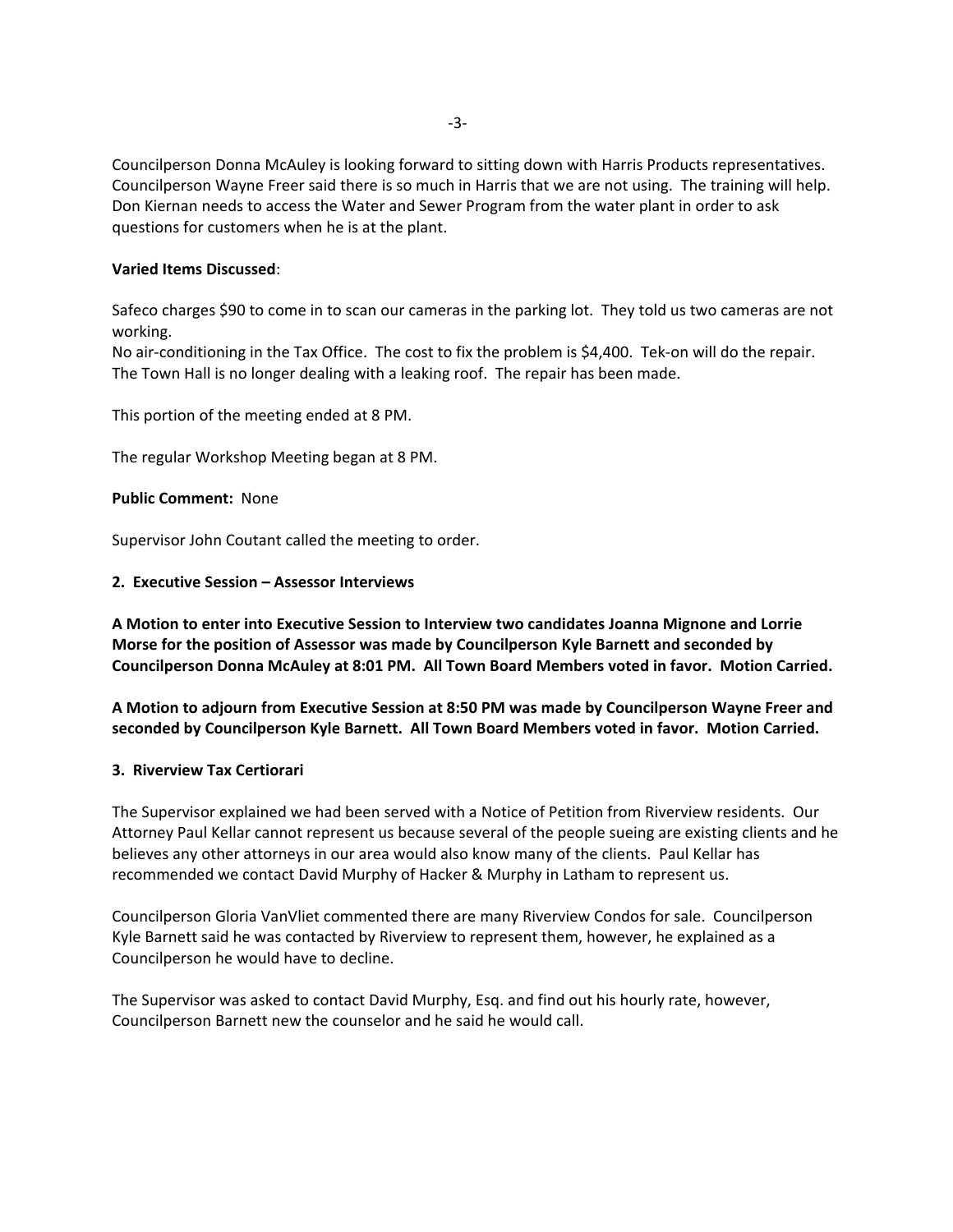### **4. Liquor License – Mr. B's Rest, Inc.**

A closed restaurant formerly "Lucille's" is being leased by Charles Boughton. An application for a new liquor license is being sought and the Town Clerk has been asked to write a letter to the Deputy Commissioner of Licensing at the State Liquor Authority to avoid a thirty day delay transferring the license from Edward Lattin to Charles Boughton. The Town Board approved this letter.

## **5. Mid‐Hudson Priority Proposal (Randolph Horner)**

Randolph Horner is always looking for a vehicle to come up with more grant money for the town. Randolph has submitted a Call for Priority Project Proposals Mid‐Hudson Region which is a consolidated grant request from the Town of Esopus, Town of New Paltz, Village of New Paltz and Town of Woodstock. Councilperson Freer stated he liked the idea Randolph Horner is out there hustling. Supervisor Coutant mentioned other than Randolph Horner going to the Association of Towns Meeting in New York City for two years, we have never paid the man anything for all his solar expertise.

## **6. Scenic Hudson Land Trust Resolution**

The town has received an email from Margery Groten a senior project manager at Scenic Hudson. She is working on behalf of the Scenic Hudson Land Trust, Inc. to prepare a Consolidated Funding Application for a grant to create public access to the Esopus Lakes property on River Road. As a not‐for‐profit, we are required to submit a municipal resolution in support of our application. She has a suggested draft resolution for the Town Board to review. The grant is due on 8/12, but the resolution can be submitted after the grant deadline.

Supervisor Coutant believes the property in question may still belong to Ken Silver and if so there is no right of way. Scenic Hudson also needs a demolition permit to take down some of the buildings at this location. Those buildings may have hazardous material. Ms. Groten will be invited to our next Workshop Meeting on August 13<sup>th</sup>.

## 7a. Building Dept. - Violation of Esopus Code 96-1 - Brian McKnight & Richard & Claudia Klein

The Building Department has posted public notices on two properties who have not cut their grass on 208 Doris and 189 Hasbrouck Avenue in Port Ewen, NY. A Public Hearing will be held at the next Town Board Meeting.

### **7b. Demolition of Buildings**

The Supervisor spoke to Attorney Paul Kellar about demolition of buildings condemned. We have always gotten bids for the demolition and removal of the contents, however, our Attorney spoke to Murray Jaros from the Association of Towns who stated following proper procedures and a public hearing the Town Highway Dept. can take down and remove a condemned property. The biggest cost to the town would be the dumpsters. We have \$8,000 left in our budget under demolition and we could possibly remove the house on Union Center Road where a tree is growing through the roof. Councilperson Gloria VanVliet said the house that was removed on Tooley Drive looks good.